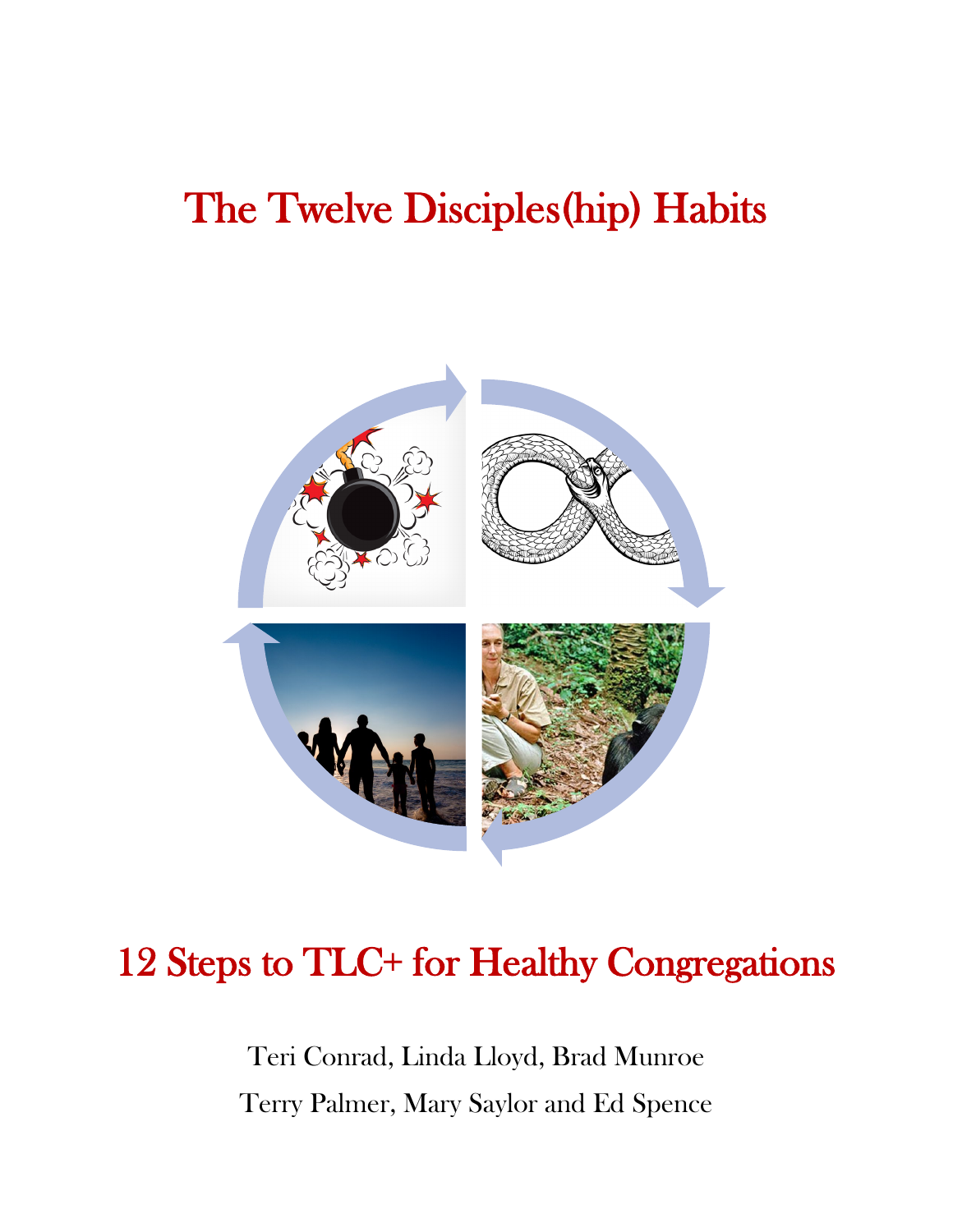# Toward a Healthy Congregation: 12 Steps to TLC+

The steps described below are "best practices" for creating, cultivating, and sustaining healthy relationships for congregations, boards, committees, and small groups. Consistent practice of these steps will transform them into holy habits of TLC+ (ways of **T**hinking, **L**istening, **C**ommunicating, and "**+ L**ife").

| <b>STEP</b> | <b>DESCRIPTION</b>                                            | TLC+ STAGE    |
|-------------|---------------------------------------------------------------|---------------|
|             | <b>Building the Foundation</b>                                |               |
| Step 1      | Respect Each Other as the Body of Christ                      | Thinking      |
|             | Affirm Scriptural truth                                       |               |
|             | Choose kindness and gentleness                                |               |
|             | Affirm hope                                                   |               |
| Step 2      | <b>Active Listening Skills</b>                                | Listening     |
|             | Mirroring                                                     |               |
|             | Paraphrasing                                                  |               |
|             | Validating                                                    |               |
| Step 3      | Using "I Language"                                            | Communicating |
|             | I think, I feel, I prefer                                     |               |
|             | Impact and preference statements                              |               |
|             | Speak only of your own experience vs. "others" or "they"      |               |
| Step 4      | <b>Personal Responsibility and Accountability</b>             | + Life        |
|             | Focus on managing yourself rather than managing others        |               |
|             | Open yourself to chagrin, regret, and confession              |               |
|             | Affirm forgiveness and reconciliation for yourself and others |               |
|             | <b>Creating Space</b>                                         |               |
| Step 5      | <b>Practice the Pause</b>                                     | Thinking      |
|             | "The Holy Pause"                                              |               |
|             | Self-calming                                                  |               |
|             | Bracketing and planning conversations                         |               |
| Step 6      | Listen to Each Other's Shared Experiences                     | Listening     |
|             | Take the long view                                            |               |
|             | Create space                                                  |               |
|             | Encourage conversation                                        |               |
|             | Practice empathy                                              |               |
|             |                                                               |               |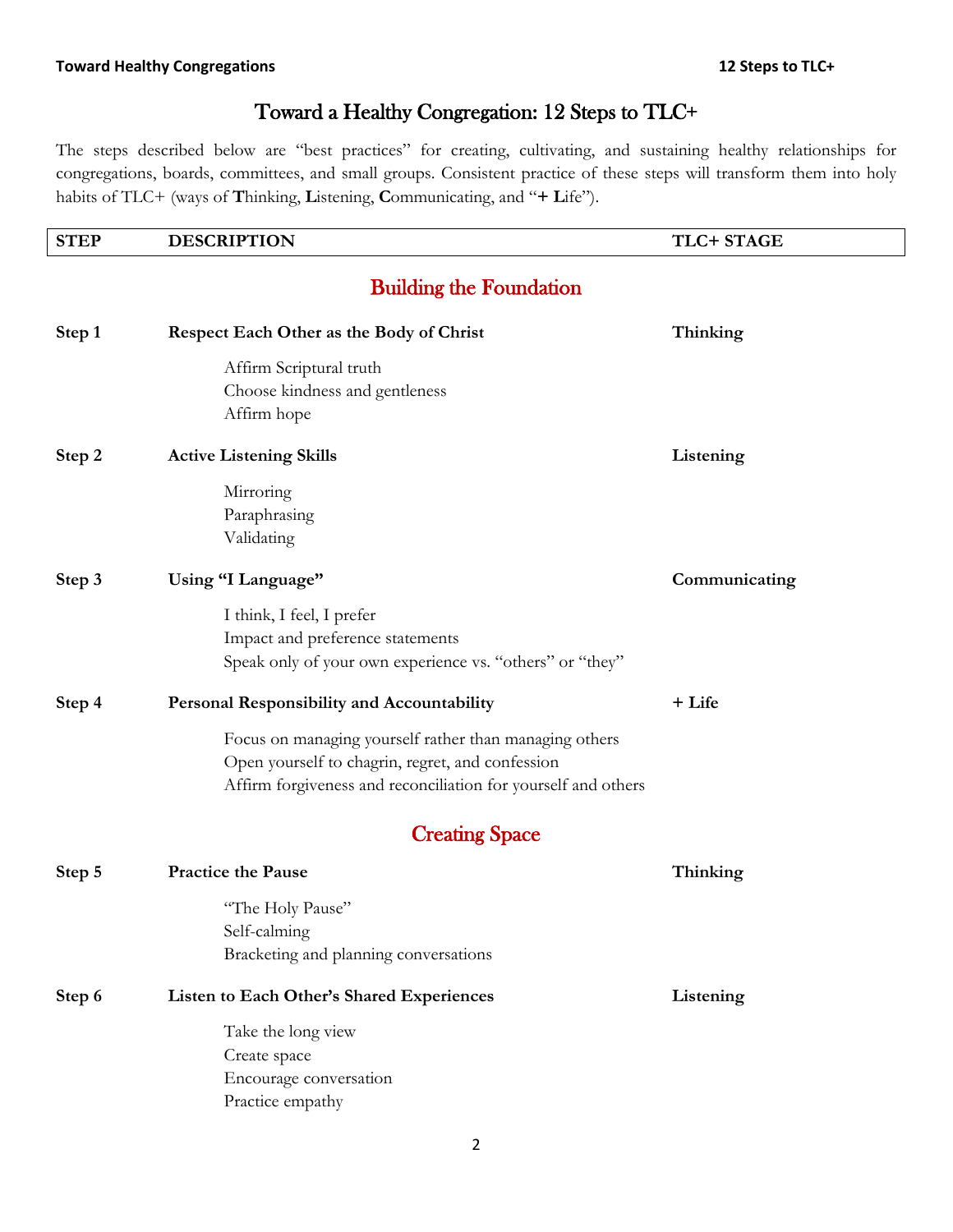| Step 7            | <b>Practice Self-Differentiation</b>                                                                                                                                                                                                               | Communicating |
|-------------------|----------------------------------------------------------------------------------------------------------------------------------------------------------------------------------------------------------------------------------------------------|---------------|
|                   | Self-Definition + Connection = Self-Differentiation<br>I think, I value, what you can expect from me is                                                                                                                                            |               |
| Step 8            | <b>Remain Open to Mediation</b>                                                                                                                                                                                                                    | + Life        |
|                   | Sometimes we need help to work things out                                                                                                                                                                                                          |               |
|                   | <b>Living Toward the Beloved Community</b>                                                                                                                                                                                                         |               |
| Step 9            | Problem to Solve or "The Blame Game"?                                                                                                                                                                                                              | Thinking      |
|                   | Brainstorm<br>Evaluate<br>Negotiate<br>Decide                                                                                                                                                                                                      |               |
| Step 10           | Perspectives, Narratives, and Interests                                                                                                                                                                                                            | Listening     |
|                   | Perspective: Walk a mile in another's shoes<br>Narrative: See the world through another's story<br>Interests (not positions): What matters most to each person<br>Creates space for dialogue<br>Take the bricks out of the wall to create a bridge |               |
| Step 11           | <b>Values-Based Conversation</b>                                                                                                                                                                                                                   | Communicating |
|                   | Articulate your values<br>Describe shared values and where there are differences in values<br>Why are you saying what you're saying?<br>Search creatively for possible "bridges"                                                                   |               |
| Step 12           | <b>Setting Boundaries</b>                                                                                                                                                                                                                          | + Life        |
|                   | Hard on behavior vs. soft on people<br>Consequences for persistent violation of community standards<br>Describe behavior with specificity<br>Describe consequences if no change vs. if change occurs<br>Describe process for reconciliation        |               |
| <b>Discussion</b> |                                                                                                                                                                                                                                                    |               |
| 1.<br>2.<br>3.    | Which of the steps does your group (church, board, committee, small group, etc.) do well?<br>Which of the steps does your group need to improve?<br>Rank steps 1-12 in terms of what you do best (1) to what you most need to improve upon (12).   |               |

4. Which step(s) do you want to work on first?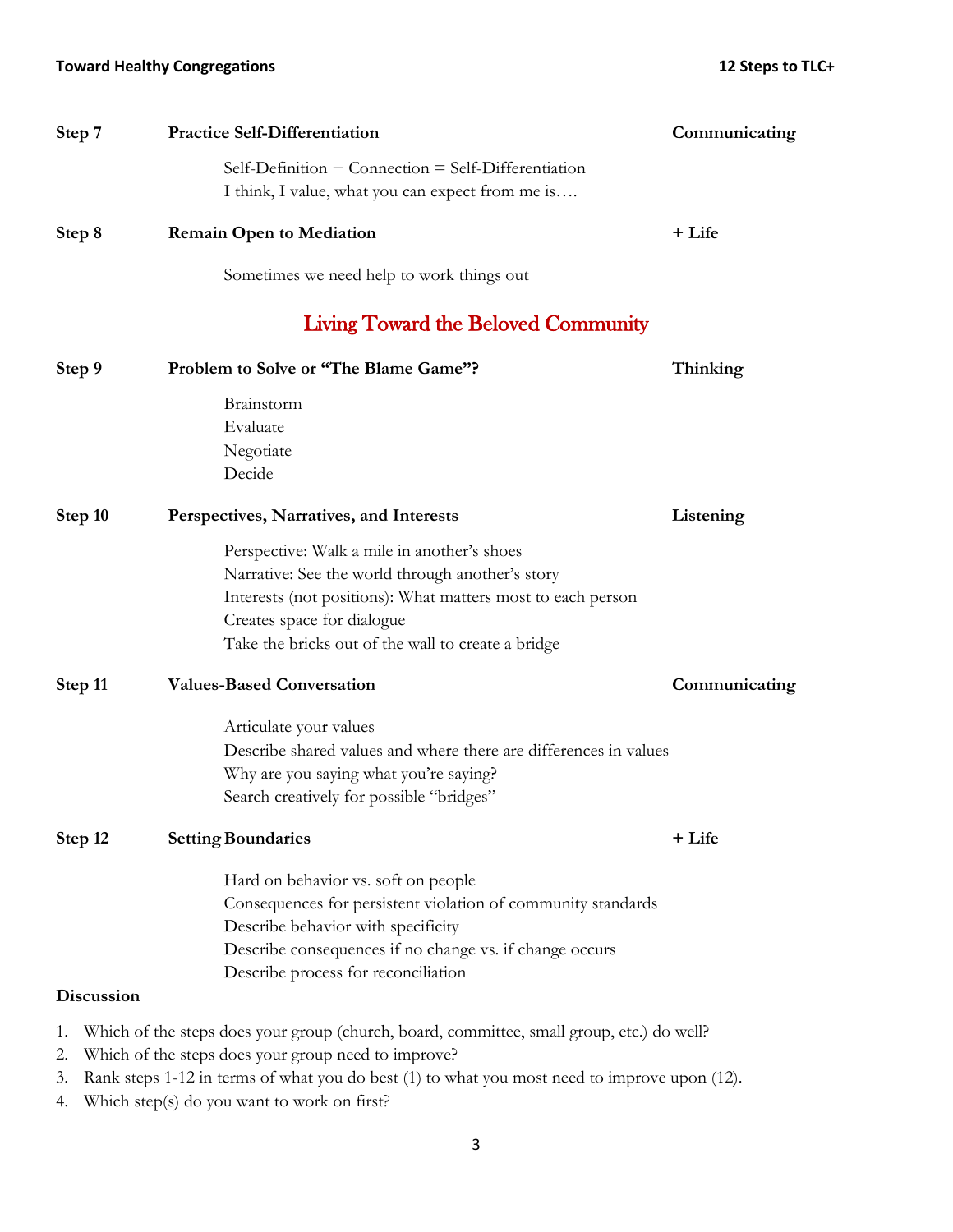# Step 1 - Respect Each Other as the Body of Christ

**Romans 12:1** I appeal to you therefore, brothers and sisters, by the mercies of God, to present your bodies as a living sacrifice, holy and acceptable to God, which is your spiritual worship.

**1 Corinthians 12:24-27** God has so composed the body, giving greater honor to the part that lacked it, that there may be no division in the body, but that the members may have the same care for one another.If one member suffers, all suffer together; if one member is honored, all rejoice together. Now you are the body of Christ and individually members of it.

- **1. Worshipful Work** In his book *Transforming Church Boards* Charles Olsen lays out a strategy for changing the perception of church councils as being "board meetings" to being experienced as "worshipful work." As members of the body of Christ, something different should be happening as we gather to plan and lead, something more than simply doing the "business" of the church. How can we do our work with a sense of calling and purpose, being inspired rather than "put-upon"? It all begins with the way we treat one another in our work together. We are God's people in community. Olsen speaks of a Session that has a banner across the front of its meeting room identifying the folks who gather there: "A Community of Spiritual Leaders." This is a not-so-subtle reminder that when the boards or committees of the church gather, they are working toward God's agenda and God's glory and not their own.
- **2. The Body of Christ** As Paul writes to the Romans, it seems clear that something new and different is happening. A new people has been created. Old barriers are broken down. Jews and Gentiles are now one family. God's grace is sufficient for all. All are one in Christ Jesus. We, as brothers and sisters, are part of a community rooted in God's grace. This new reality of our being in Christ together should impact the way we see things, the way we do things, the way we live together as the body of Christ. We are a community charged to treat one another with kindness, gentleness, and respect. And as members of that community, we are not representatives of particular groups, or self-interested, but set apart to seek and to do God's will. Members have different skills, gifts, and abilities as part of the body of Christ, and they are all brought to bear to serve him.
- **3. Called by Grace, Called to Grace** As we gather—as congregations, committees or small groups—Paul reminds us that none of us deserve to be there. None of us are smart enough or powerful enough or loving enough. We have been called out by God to accomplish God's mission by grace. It is by God's mercies alone that we accomplish anything! Our work together begins and ends with praise to God for this truth. Our coming together and working together is all about worshipping God in all that we do, for we are called by grace and called to grace!
- **4. R-E-S-P-E-C-T** Eric Law uses the acronym RESPECT, which both summarizes the sense of our "worshipful work" and sets the tone for all the 12 Steps. R – take **Responsibility** for what you say and feel without blaming others. E – use **Empathetic** listening. S – be **Sensitive** to differences in communication or cultural styles. P – **Ponder** what you hear and feel before you speak. E – **Examine** your own assumptions and perceptions. C – keep **Confidentiality**. **T** – **Tolerate** ambiguity because we are not here to debate. There are no "winners" or "losers."

- 1. What words describe your experience serving as an elder, deacon, member of a committee or small group?
- 2. How did you feel when your term was over? Relieved? Exhausted? Energized? Humbled?
- 3. Would you serve again if asked? If not, what would need to change to convince you to say "yes"?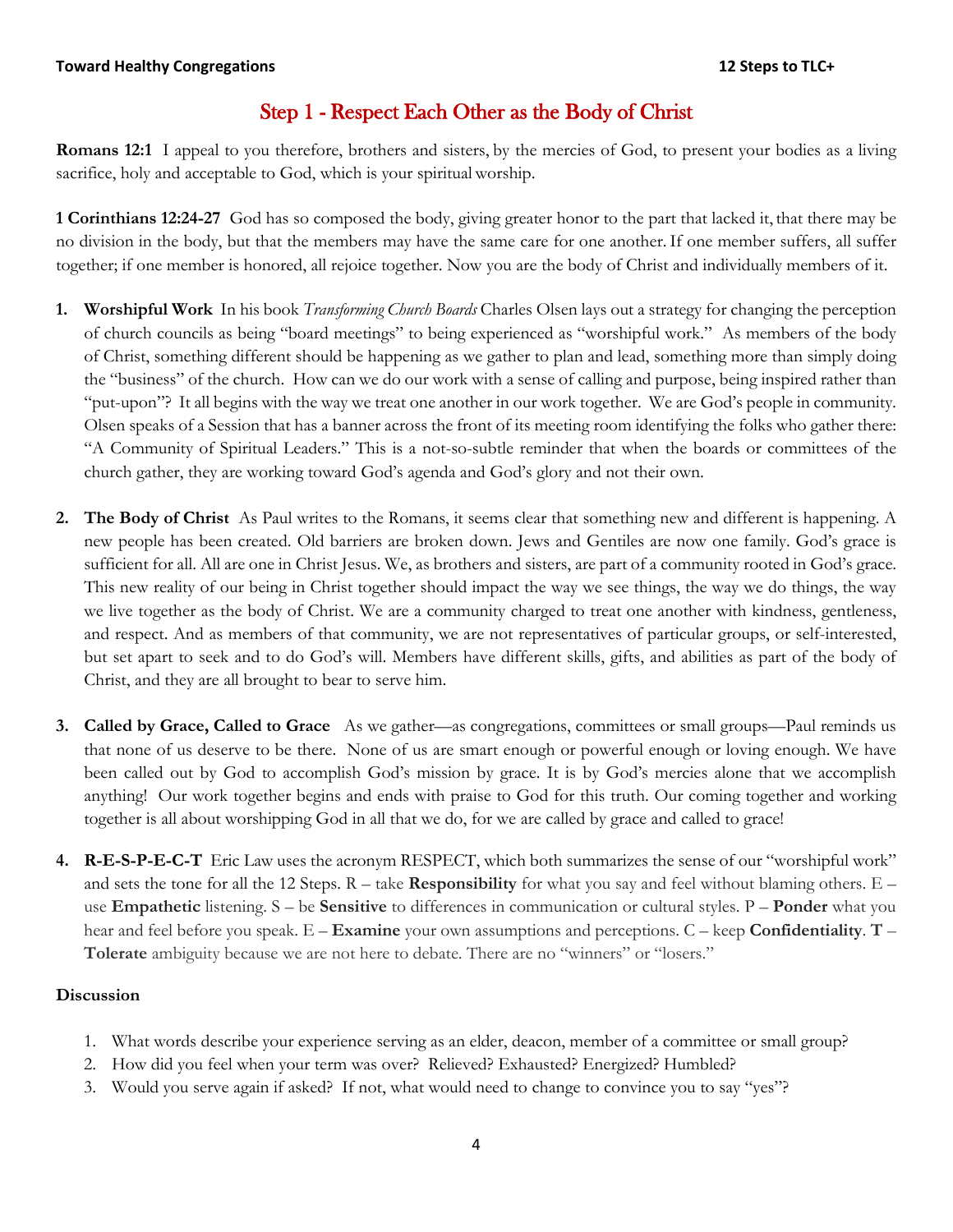# Step 2 – Active Listening Skills

**John 7:51** "Our law does not judge people without first giving them a hearing to find out what they are doing, does it?"

**Proverbs 18:13** If one gives answer before hearing, it is folly and shame.

- **1.** An important beginning place is to treat each other respectfully in order to build trust, believing we all desire to be faithful to Jesus Christ. If we will create an open and receptive environment so other people feel comfortable speaking, we get started the right way. That means we also set aside what we are doing to give our undivided attention.
- **2.** Listen to understand what the other person is saying, not to agree or disagree. This might be called mirroring, where you reflect what you think you are hearing from another person to be sure you understand their viewpoint.
- **3.** In order to move a discussion forward, you might paraphrase what you think you heard from another speaker, asking for clarification to be sure you have understood their viewpoint correctly.
	- Focus on the speaker's experience "You believe…," "You propose that…," "Am I hearing you correctly that…."
	- Notice facts and feelings restate the other person's views to be sure you understand.
	- Don't judge or evaluate summarize with empathy.
- **4.** Listen with empathy and compassion, which means you seek to understand the commitments, concerns, values, and experiences of another person.
	- "I can see this situation through your eyes now, even if I don't fully understand."
	- "What you say makes sense even if we may disagree on this subject."
- **5.** Remember: the discussion is an opportunity to gain information and new insight on a topic or question rather than a time to defend your position or perspective.

- 1. Think of a recent conversation or discussion you had with someone which required a decision on your part. What were some of the listening skills you were able to use to gather information and help defuse a difficult situation?
- 2. What style do you use when you are in a conflict situation?
	- A. Passive dodging the controversy by being physically absent or by being silent.
	- B. Aggressive speaking in a way which is rude or may pride oneself on "telling it like it is..." or "Your problem is that...," which shows little awareness of the effects of our words on others.
	- C. Assertive speaking clearly and forthrightly without either avoiding the issue or attacking other persons, using "I" statements instead of "you" statements.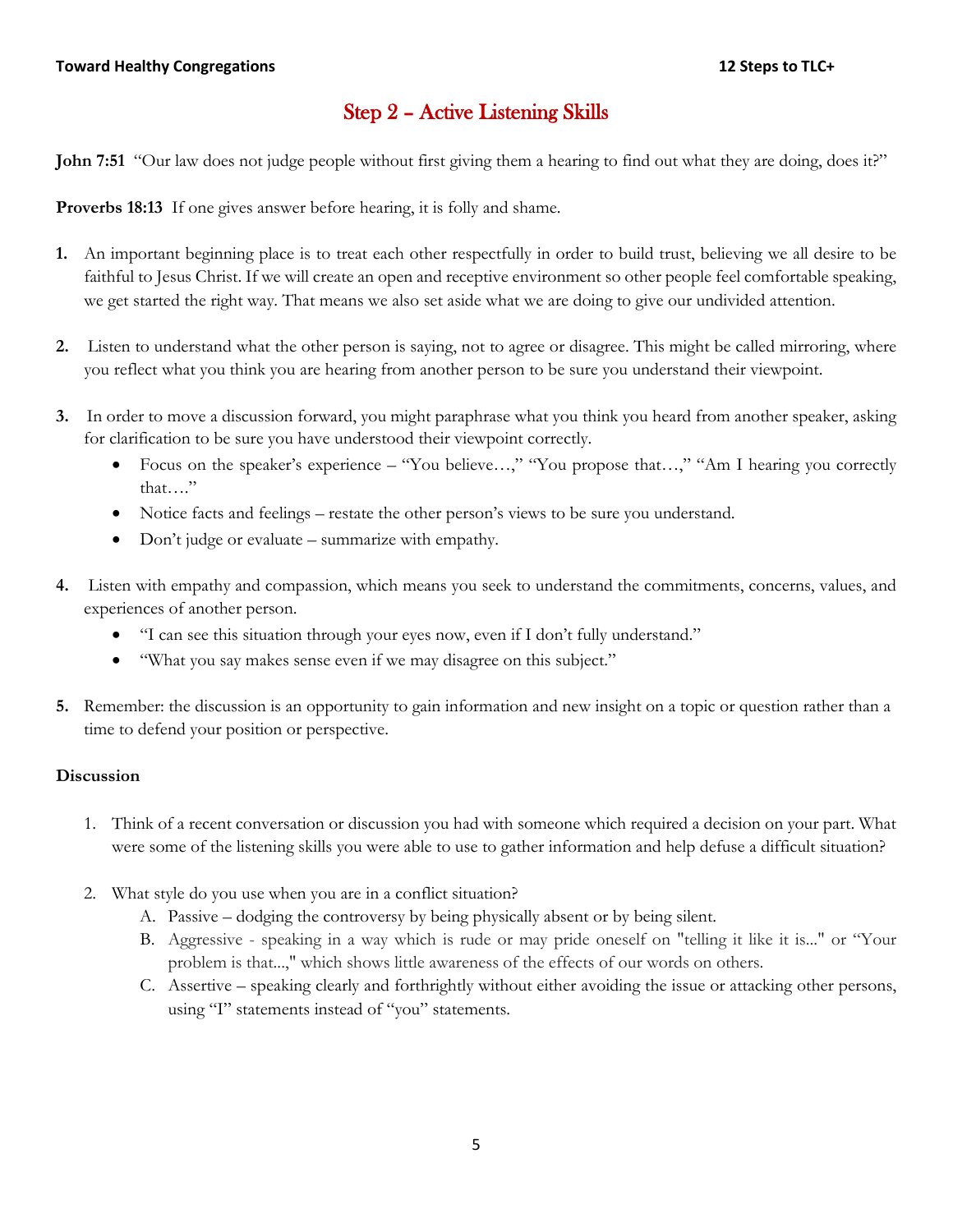# Step 3 – Using "I" Language

**Ephesians 4:15-16** But speaking the truth in love, we must grow up in every way into him who is the head, into Christ, from whom the whole body, joined and knit together by every ligament with which it is equipped, as each part is working properly, promotes the body's growth in building itself up in love.

Paul suggests that if we will *all* speak the truth in love, we will use tools in our communications that help us join the Body of Christ together (knitting) and become a healthier community. Doing this will invite everyone to use the listening practices they have learned and take ownership of their own practices to make the whole group better.

- **1. Plan:** I will make a commitment that when important discussions need to be held, I will help make a plan (set a date), help decide how we can address the topic, and thus not ambush someone who has another opinion on the topic.
- **2. Priorities:** I will focus on what I believe is important, valuable, and necessary for the project to move forward. I will focus on ideas and suggestions instead of questioning people's motives, intelligence, or integrity.
- **3. Personal:** I will be specific about my own interests or ideas, not speaking in general and not speaking for others.
- **4. "I" statements:** I will use "I" statements to communicate my feelings: "I feel concerned we are being unclear. Is there another way we could word that?" I will speak my truth with "I", not using "you" to accuse another person of some false motive or incorrect information: "I feel confused...." I will avoid adding, "I feel 'like'... or "I feel 'that"' which is likely to become an accusation.
- **5. Preference statements:** I will clarify my intentions so others will understand my motives: "My purpose for this visit is…," "My goals for this project are…," or "My preference for this is…." Then I will allow others to do the same, so we are all hearing each other's interests and values.
- **6. Impact statements:** I will make statements of impact: "This is important to me because…," or use X, Y, Z statement: "When you did or did not do X in situation Y, I felt Z. Example: "When you spoke out before I was finished sharing my thoughts in our meeting, I felt frustrated."
- **7. "I" reflection:** I will recognize that I don't always have the truth, so I need to honor the truth that God works through each member of the body. (Remember Paul!). Be aware God may be speaking through another person and remember that no one possesses all of God's truth.

- 1. What kinds of events or discussions trigger a response from you that takes you away from using "I" statements and leads you to use less helpful techniques?
- 2. With your church Session or Diaconate, are you and your colleagues using "I" statements more or "you" statements? How has that affected your work together?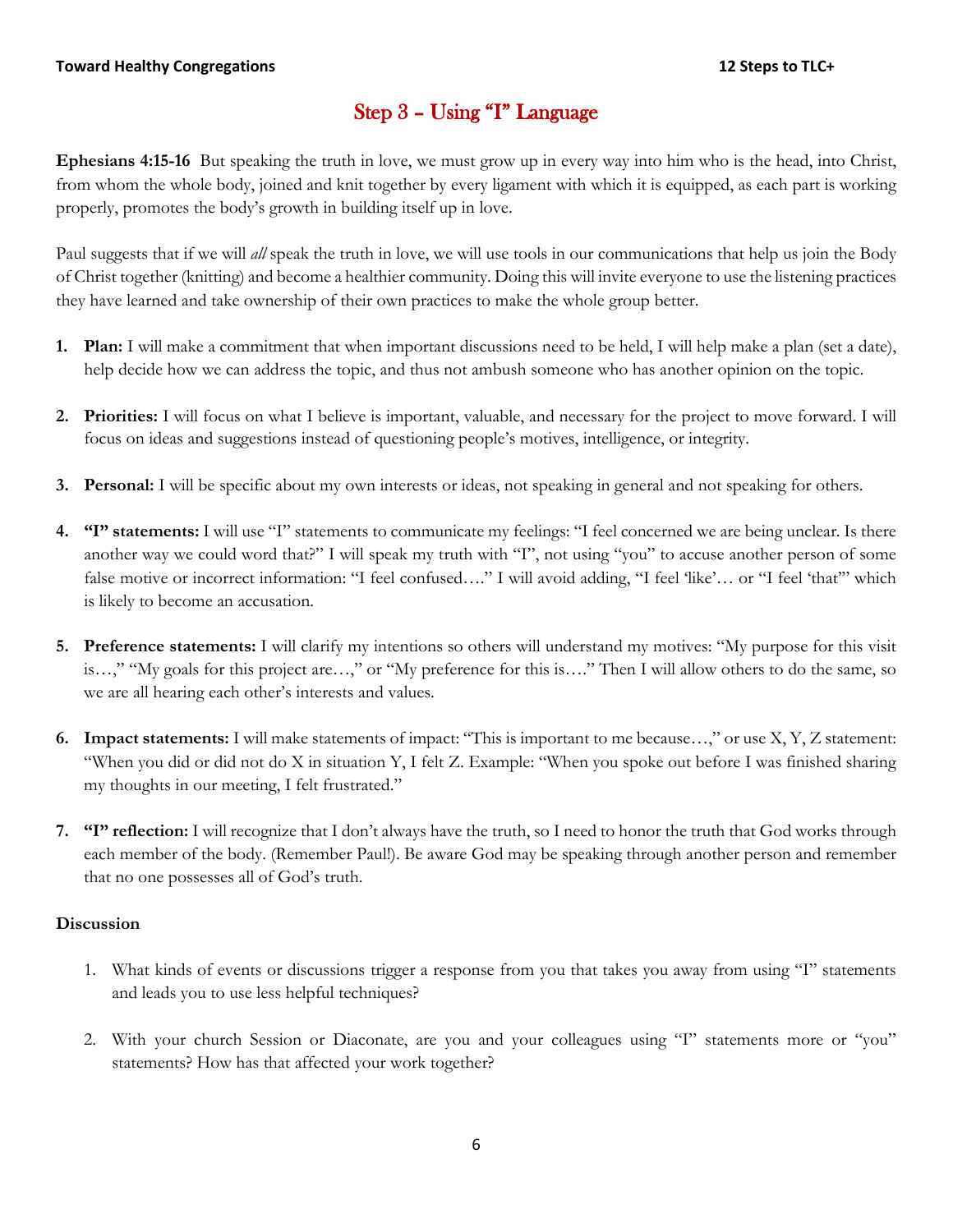# Step 4 – Personal Responsibility and Accountability

**1 Corinthians 1:26-27** Consider your own call, brothers and sisters. Not many of you were wise by human standards, not many were powerful, not many were of noble birth. But God chose what is foolish in the world to shame the wise; God chose what is weak in the world to shame the strong.

**Matthew 7:2-4** For with the judgment you pronounce you will be judged, and with the measure you use it will be measured to you. Why do you see the speck that is in your brother's eye, but do not notice the log that is in your own eye? Or how can you say to your brother, "Let me take the speck out of your eye," when there is the log in your own eye?

- **1. Grace means…check your ego.** Paul makes it very clear that none of us have done anything to deserve being called into service or into community. Grace covers all. When the body of Christ gathers, each of us is reminded that our strength, wisdom, and insight comes from God alone and that apart from God we can do nothing. That reminder serves well to keep egos in check. None of us can claim any position of leadership based on our own merit. It all comes from God. This one thought should be the filter through which our thoughts, words, and actions pass.
- **2. Grace can begin…with baby steps.** Sometimes, when our egos get in the way, we don't really want to look in the mirror at our own sin. We much prefer to look out the window at others' sin, the speck in another's eye being far more interesting than the log in our own eye. Simply put: when our egos get in the way, we may not be ready to confess that we are the problem, that *our* actions and *our* attitudes are hurting relationships. On such occasions, it may be helpful to start with baby steps. Chagrin and regret can be precursors to confession.
- **3. Grace means…confession is an invitation.** There is a reason why a prayer of confession is part of the opening of our worship services. We need to be honest both about *who* we are and *whose* we are. There is no hierarchy among God's people. "All have sinned and fallen short of the glory of God." We all have the same need of God's grace. We all need to be honest about our faults and failures. The Gospel invites us to take personal responsibility and personal accountability for our actions and attitudes. It takes two to tango, but no one can force me to dance but my own self.
- **4. Grace means…a new future is possible.** Acknowledging faults and failures opens the door to accepting the good news that the future can be different from the past. There is forgiveness from God and a mandate to forgive ourselves and one another. When God's people gather and are honest with themselves and with one another, there is always the possibility for new beginnings. We are not tied to our past if we choose to let Christ set us free. "In Christ, there is a new creation: everything old has passed away; see everything has become new!" 2 Corinthians 5:17

- 1. What issue in your congregation, board, or small group do you wish could be dealt with and put to rest?
- 2. What are some ways chagrin, regret, confession and forgiveness might clear the way for meetings to be more effective in the future?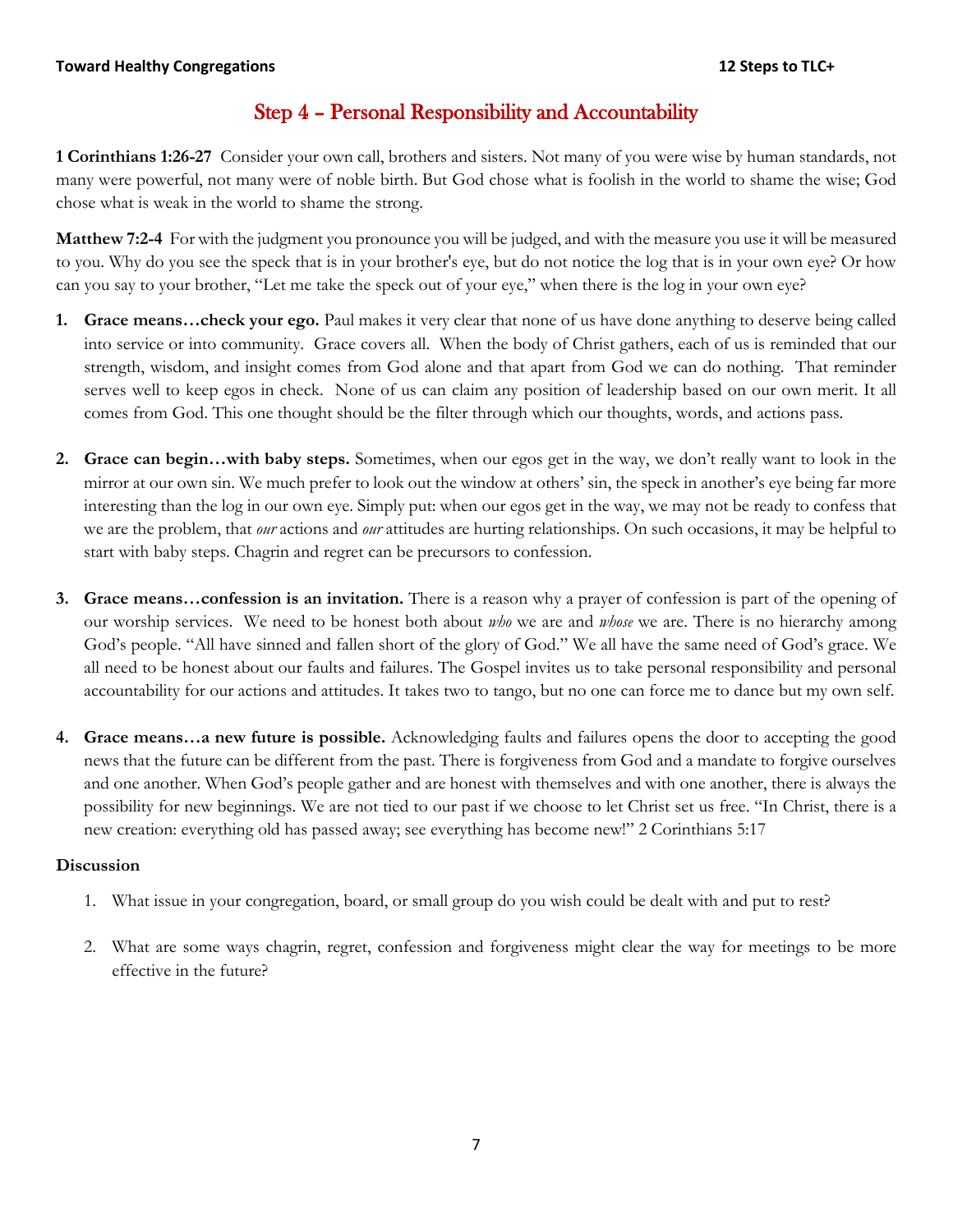# Step 5 – Practice the Pause

**Psalm 46:10** "Be still, and know that I am God," says the Lord.

**Mark 8:22-23** Some people brought a blind man to him and begged him to touch him. He took the blind man by the hand and led him out of the village; and when he had put saliva on his eyes, he asked him, "Can you see anything?"

Jesus was a master of diffusing tense situations. Throughout his ministry, Jesus was tested by the religious authorities. They hoped to trap him in a mistake. It is hard to imagine that Jesus returned these queries with a quick retort. More likely he stopped, thought for a moment, and crafted a reply. Jesus must have been aware that his words and actions would be examined carefully, and he knew he was being watched by the religious authorities. Every public action had the potential to turn into a conflict. In the story of healing the blind man at Bethsaida, Jesus used his moment of silence to walk to the outskirts of the village. There he put saliva on the blind man's eyes to heal him.

- **1. Pausing when triggered** In *The Use of Motives in Teaching Morals and Religion* (1917) Thomas Walton Galloway describes the pause as that space "which lies between stimulus and response. Its function is to correlate and adjust behavior to stimulus."<sup>1</sup> Pausing allows a response to be formed in the cerebral cortex, as opposed to a knee-jerk response from the mammalian or reptilian portions of the brain.
- **2. Self-calming** Walking away quietly allowed Jesus to gather his thoughts. It also allowed him to focus on the blind man's needs. Other methods of self-calming include taking deep, slow breaths; making an observation such as, "I need to note that I am feeling…;" or calling "time-out" on the current conversation for a brief period of time (e.g., ten minutes to 24 hours).
- **3. Bracketing** Time-out is a form of bracketing, which allows for eliminating other distractions and planning for a successful interaction. Another form of bracketing is to "put an issue into a box" and focus solely on the topic at hand, which is not always easy, especially when triggered.
	- a. Emulate Jesus in moments of conflict or potential conflict.
	- b. Use a pause to calm yourself, instead of replying in anger.
	- c. Use a pause to craft a thoughtful response.
	- d. Walk away for a moment to gather your thoughts, if necessary.
	- e. Focus on the problem, without allowing distractions to interfere.
	- f. Respond from the place of your personal values with empathy, compassion, and courage.

#### **Discussion**

- 1. If someone called you a racist for advocating courses in African-American, Latino, or Asian History, how could you use a pause in crafting your reply? Remember, Jesus often used a question in his response.
- 2. When have you been in a situation where you did not pause and had to suffer the consequences? For example, have you ever given your child a punishment that was more onerous than deserved? How might pausing, calming, or bracketing have helped (e.g., focusing on one misdeed instead of a day full of them)?

<sup>1</sup> Often attributed to Victor Frankl, Rollo May, or Stephen Covey, the original author seems to be Galloway.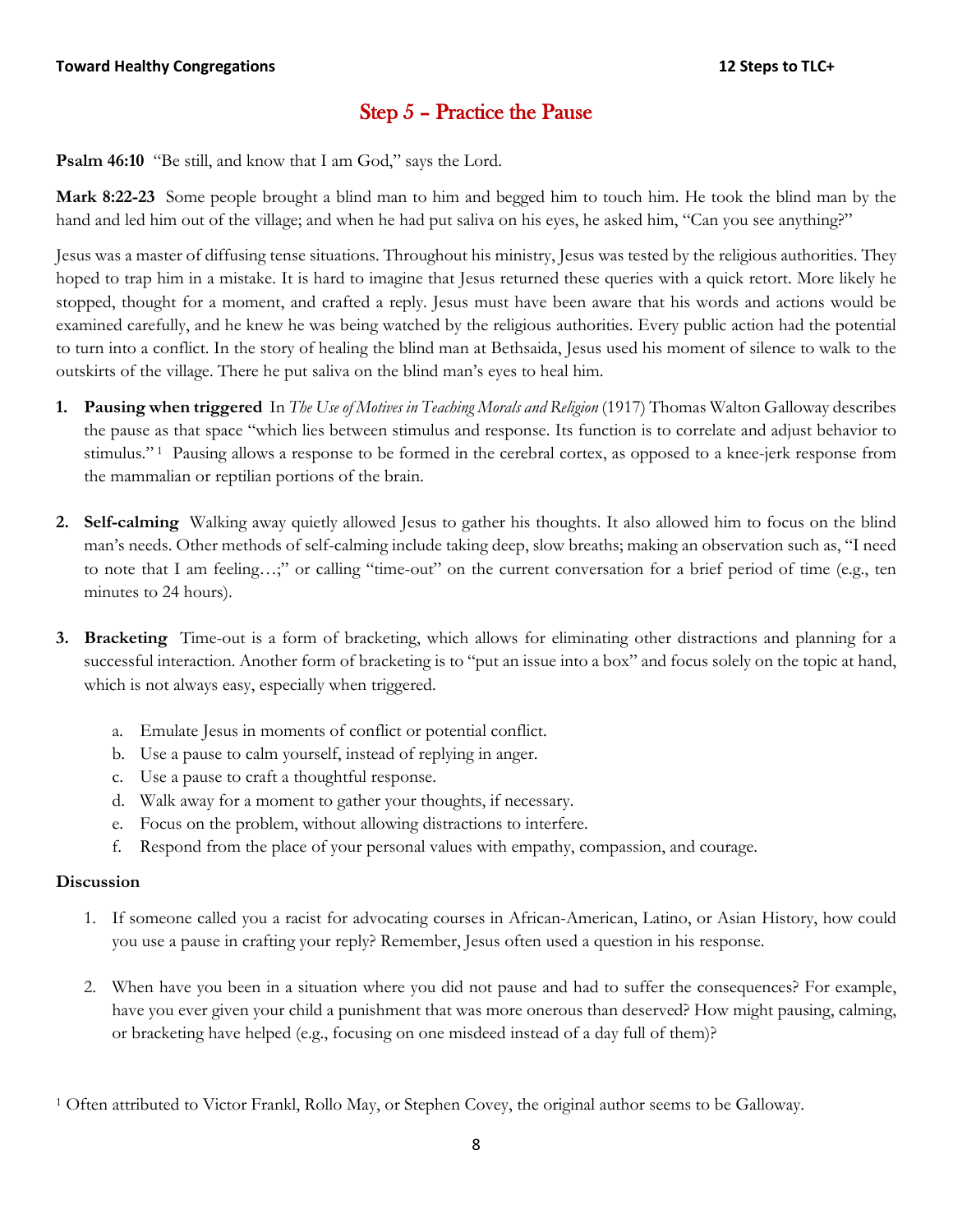# Step 6 – Listen to Each Other's Shared Experience

**Matthew 18:20** "For where two or three are gathered in my name, I am there among them."

**1. Consider the effect of your decision on the next seven generations**. All cultures have processes for resolving conflict in decision-making. Most of them share important principles. This method comes from our Native American brothers and sisters and many indigenous people use it. "Seven generations" seems like a long time, but it was 150 years ago Presbyterians came to Arizona. They built churches and established missions that remain a part of our network today. Decisions about where to construct or how to conduct ministry were long-lasting. They still impact us.

If the practice is interpreted less literally it still has great value, especially when conflict is involved. It encourages us to listen to voices that may not be present at the table – our children, grandchildren, the marginalized, or future members of the church – and reminds us to respect one another.

- **2. Create space**. As much as possible, hold discussions around a circular table. This eliminates power dynamics of space. The message is clear: all come to the table with an equal voice. Each participant can see and interact with the others. Just as the physical environment matters, so does making space with time. All participants should set aside an hour or two for uninterrupted conversation. Leave a space open for the "seventh generation." This allows new ideas and solutions to flourish. Christians may interpret this as leaving an opportunity for the Spirit to speak.
- **3. Encourage conversation**. Everyone must have the opportunity to speak, be heard, and listen.
- **4. Practice empathy**. Brene Brown says, "Empathy is a vulnerable choice that connects with something in myself that is also painful…. Empathy supports connection. Sympathy drives disconnection."[1](#page-18-0) Empathy might be defined as: Vulnerability  $+$  Compassion  $=$  Empathy.

It is the personal connection created by empathy that allows for bridges of understanding to be built between people, knocks down barriers to honest sharing, and supports curious, respectful engagement with those around us, especially if we disagree with each other. Empathy is required if we are to form the kind of interpersonal connections that allow us to receive influence from each other, remaining open, kind, inquisitive, and respectful in the face of differences. As Alan Alda notes, "We are not really listening until we become willing to be changed by what we hear."

- 1. Choose a statement spoken by someone with whom you disagree. How can you mirror that statement, so that you might have some empathy with the speaker?
- 2. Who is the entity, represented by the "seventh generation" or the Spirit, whose voice needs to be heard in your decision-making?
- <sup>1</sup> Brene Brown, *Brene Brown on Empathy*. (YouTube: [https://www.youtube.com/watch?v=1Evwgu369Jw\)](https://www.youtube.com/watch?v=1Evwgu369Jw), accessed May, 20, 2019.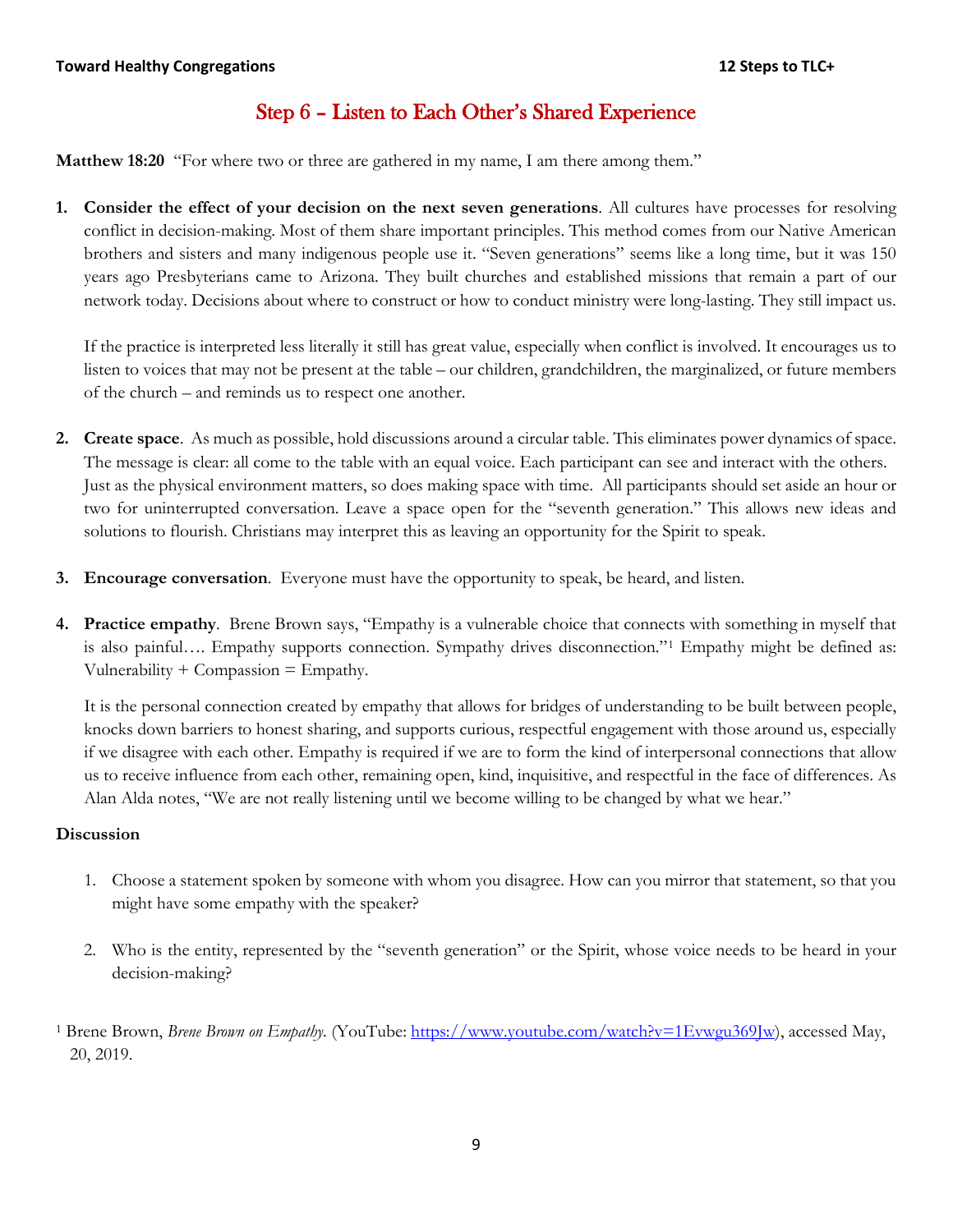# Step 7 – Practice Self-Differentiation

**Matthew 12:1-14** (In religion, Jesus defines himself with the Pharisees.) "…the Son of Man is lord of the Sabbath."

**Matthew 12:15-42** (In reputation, Jesus defines himself by his behavior.) "…the tree is known by its fruit."

**Matthew 12:46-50** (With relatives, Jesus defines his essential relationships.) "…whoever does the will of my Father in heaven is my brother and sister and mother."

- **1. Self-Definition + Connection = Self-Differentiation** What is self-differentiation?<sup>1</sup> It is an act or instance of differentiating the self, a setting apart of oneself as distinct from others such as one's family, colleagues, or congregants. How do you learn to become self-differentiated? The learning process begins the moment you are born. You continue to learn to engage in self-differentiation through your developmental years. Each new relationship requires you to engage in self-differentiation, learning how to be your true self in order to share yourself with others.
- **2. Respecting boundaries, knowing your role** What does self-differentiation look and feel like when you engage successfully? You understand where you start and the other(s) stop. You know yourself and know your role. You are clear about the thoughts/feelings/actions for which you are responsible and do not take responsibility for anyone else's thoughts/feelings/actions. You are clear about where your boundaries are and what can be expected of you. You stay grounded in this self-definition and open to encountering others.
- **3. Choosing to respond rather than react** Self-differentiated behavior responds to others from the place of values. Often self-differentiation uses "the pause" to good effect (see Step 6) in order to choose a response that articulates your core beliefs:
	- a. Here is what I think (based on perceptions of a situation).
	- b. Here is what I believe (based on core convictions).
	- c. Here is what you can expect from me (based on a commitment to act).

#### **Discussion**

- 1. What is your greatest challenge in remaining self-differentiated in your church role?
- 2. How have you expressed what can be expected of you in a situation where you were clear about what you thought and valued?

1Self-differentiation is best known because of Murray Bowen's Family Systems Theory and is focused on relationships rather than mental illness. It is one of eight concepts used in Bowen's Theory: Triangles, Nuclear Family Systems, Emotional Process, Multigenerational Transmission Process, Emotional Cutoff, Sibling Position, and Societal Emotional Process. Differentiation of self is a fundamental concept in Bowen's family systems theory and is the basis of a systems understanding of emotional maturity.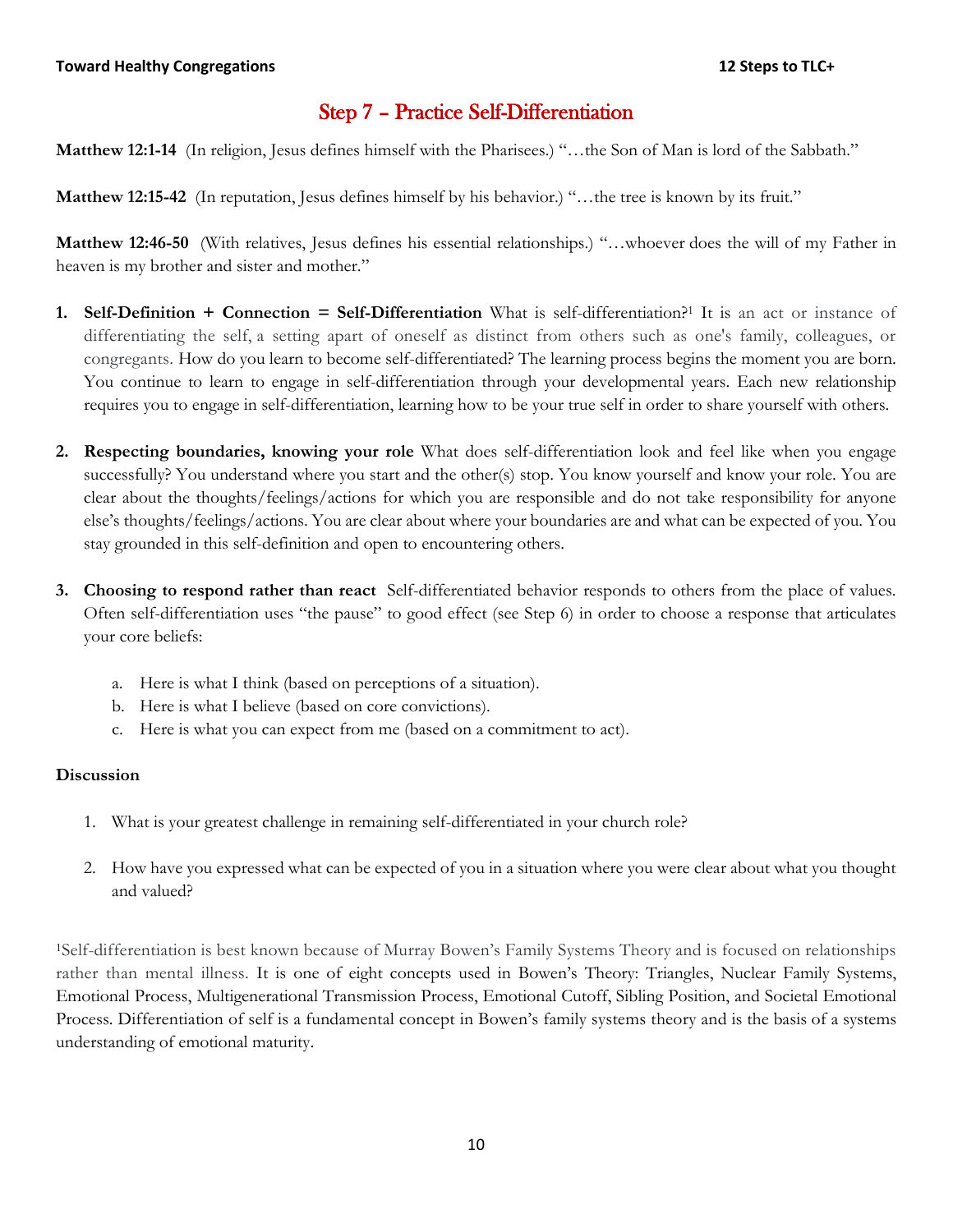# Step 8 – Remain Open to Mediation

**1 Timothy 2:5** For there is one God; there is also one mediator between God and humankind, Christ Jesus, himself human.

**1 Kings 3:27-28** Then king Solomon answered and said, "Give the living child to the first woman, and by no means put him to death; she is his mother." And all Israel heard of the judgment that the king had rendered, and they stood in awe of the king, because they perceived that the wisdom of God was in him to do justice.

**Matthew 18:16** If your brother or sister will not listen, take one or two others along, so that every matter may be established by the testimony of two or three witnesses.

Conflicts are an inevitable part of life. They can occur between individuals, groups, teams, members of a Session, or within a congregation. Different types of conflicts arise about ideas, facts, goals, personal style differences, and values. Though unavoidable, conflict can be addressed in healthy and productive ways that can help and heal. Sometimes we need help to work things out; being open to mediation helps.

#### **Best practices in mediation**

- **1.** Use a "Round Robin" format: everyone has a voice and an opportunity to speak.
- **2.** Speak one at a time, no cross-talk: ensure that everyone's voice is respected.
- **3.** Speak directly to the mediator(s): mediators are the unbiased presence.
- **4.** Document: have a scribe who is not a part of the process take notes.
- **5.** Listen actively and reflectively: use "I statements" and mirroring to clarify what is heard.
- **6.** Mediator(s) summarizes issues: ensure that all information is captured correctly and everyone feels heard.
- **7.** Address one issue at a time: focus is critical and diffusion of focus confuses issues by merging them together.
- **8.** Pray: use prayer as a means for establishing and maintaining a sense of connection to one another and God.

#### **Issues that cannot be mediated**

While mediation can facilitate healing and renewal, it is critical to understand that some issues cannot be mediated. Attempts to mediate the issues below are destructive and must be avoided.

- **1.** Addictive behaviors
- **2.** Pathological or abusive behaviors
- **3.** A wide gap in power between the parties
- **4.** Issues where the real decision-maker is not present or issues where people whose cooperation is needed, or who may be significantly impacted by a decision, are not represented
- **5.** Issues requiring investigation and disclosure before fair negotiation can take place

- 1. When have you found yourself in the position of mediator in a situation and what did you do?
- 2. What do you think/feel the most challenging part of participating in mediation is? Why?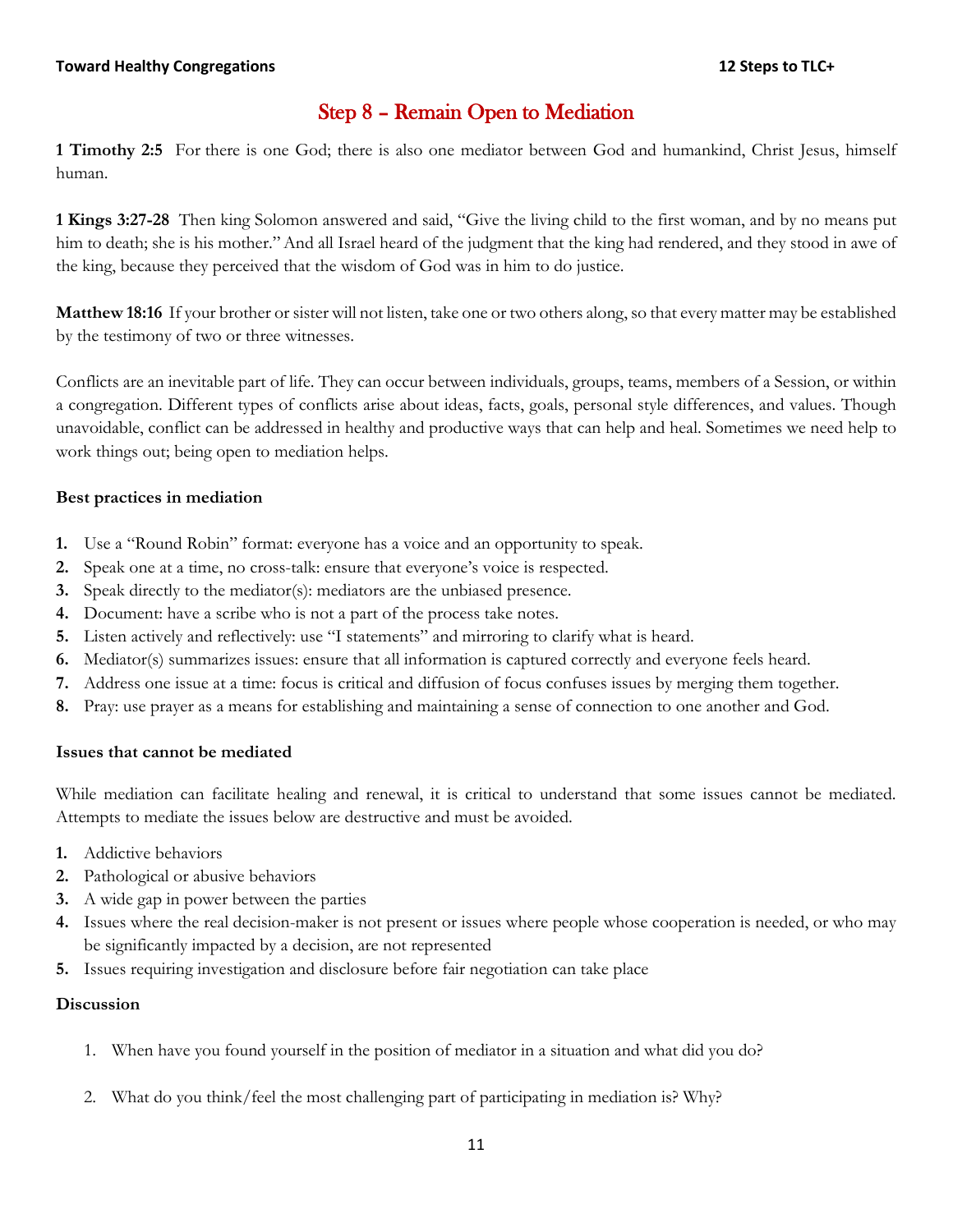# Step 9 – Problem to Solve or "The Blame Game"?

**Proverbs 2:2** Make your ear attentive to wisdom and incline your heart to understanding.

**Proverbs 18:2** A fool takes no pleasure in understanding, but only in expressing personal opinion.

Sometimes a problem-solving conversation can devolve into a blame game, focusing on the faults and failures of others rather than finding a good solution. In order to provide focus, it helps to discuss only one issue at a time. Discussing two or more issues simultaneously leads to a lack of clarity and confuses the conversation. When discussing the one issue, a helpful acronym is BEND: Brainstorm, Evaluate, Negotiate, Decide.

- **1. Brainstorm** Brainstorming is a way of gathering ideas that allows for everyone to contribute. Make sure to take enough time for this part of the discussion before evaluating ideas. It may be helpful to list ideas on a board or gather ideas on sticky notes. Brainstorming is the time to gather ideas, not the time to express an opinion about them.
- **2. Evaluate** Once all parties have had an opportunity to express their ideas, evaluate the ideas collected based on objective criteria such as your church's mission and vision statement, core values, declared objectives and goals, or clearly defined policies or practices. Make sure to include the positive along with the negative. For instance, creating another Sunday School class may solve the problem with current overcrowding, but there may not be space available to do so.
- **3. Negotiate** It is important to remember that not everything can be negotiated. Negotiables include behaviors, things, and structures or systems. Things that can be discussed but not negotiated include beliefs, personalities, emotions, and perceptions. Abuse, any illegality, and any issue in which there exists a power differential between parties cannot be negotiated (see Step 8). Focusing on interests (see Step 10) provides a helpful foundation for negotiation.
- **4. Decide** Taking time to brainstorm, evaluate, and negotiate can lead to making decisions that address everyone's interests. While some decisions will be time-critical, rushing to a decision before spending the necessary time for the initial steps can be a mistake.

#### **Discussion**

Imagine how you might use the BEND steps to address the following:

- 1. The new choir director plans to start auditioning people for the choir rather than including anyone who wants to sing.
- 2. A sizable memorial gift has been given to the church. The Buildings and Grounds Committee wants to use the funds to repave the parking lot and the Missions Committee proposes using the funds for a youth mission trip.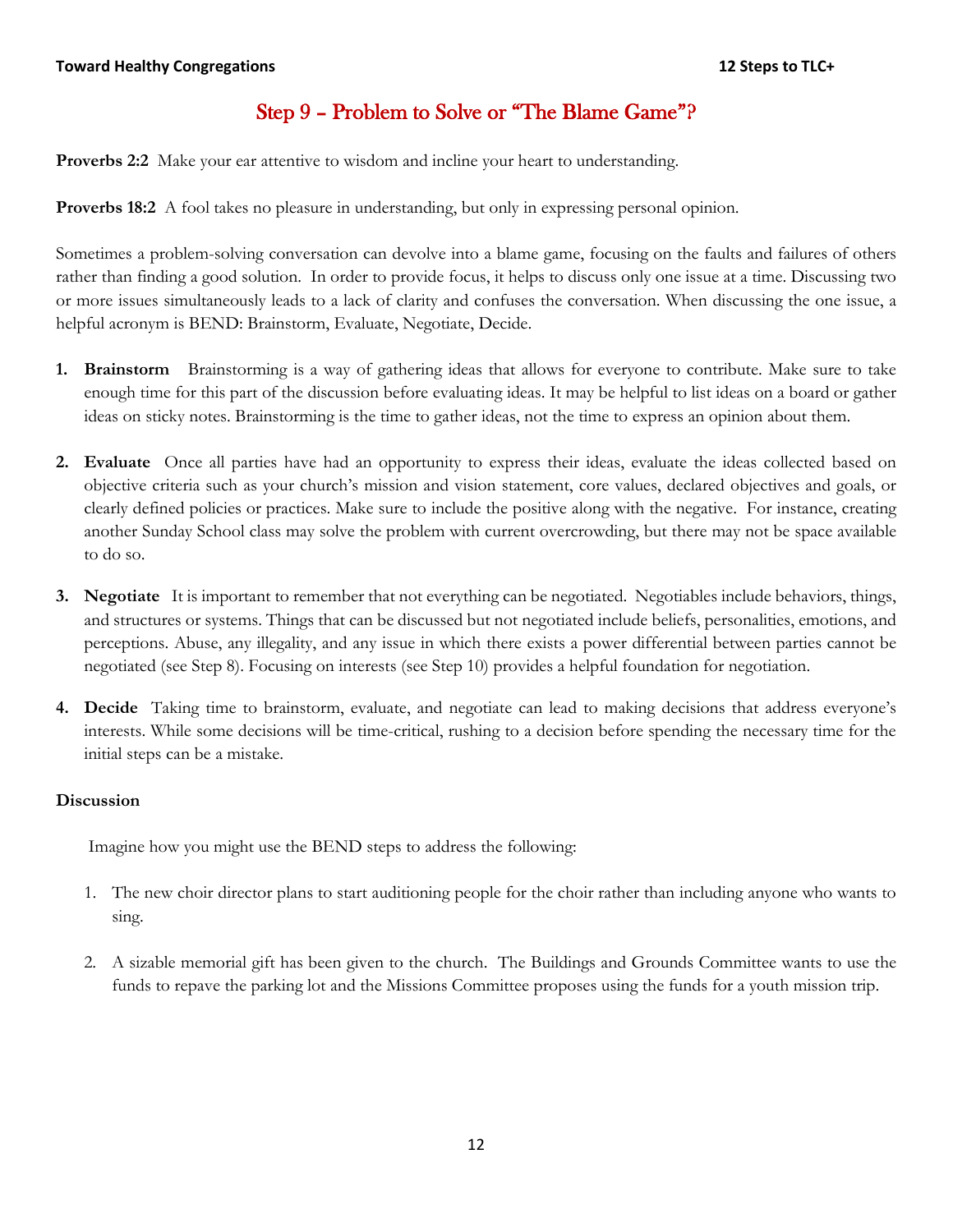# Step 10 – Perspectives, Narratives, and Interests

**Acts 6:1-7** And the twelve called together the whole community of the disciples…. What they said pleased the whole community….

**Philippians 2:4** Let each of you look not to you own interests, but to the interests of others.

What facilitates robust yet healthy dialogue within groups? Three practical tools are perspective, narrative awareness, and interest-based dialogue.

- **1. Perspectives** Perspective-taking is the ability to view an issue from multiple perspectives in order to build a bridge of understanding and connection with another person. Perspective-taking includes honoring the experience of another person, adopting the same frame of reference, and seeking to understand the "logic" they are using, be it rational thought, emotion, or intuition. It may never be possible to get to the point of agreement, but it is usually possible to clarify commonalities and specify areas of difference.
- **2. Narratives** Narrative awareness is grounded in the truth that no one has direct, unmediated access to "facts." We often infer or impute motivation to another person that is actually unknown and may be quite different from the other person's actual motivation. Facts are also mediated by our perception of events which in turn is influenced by our perspective. The combination of inferred or imputed motivation and facts filtered through limited perception often creates a distorted narrative. It is usually helpful to ask, "What is the narrative I am telling myself about this situation?" Sharing your own narrative and listening to the other person share their narrative can clarify misunderstandings and help build agreement, or at least clarify the specific nature of disagreements.
- **3. Interests** Two sisters argue over one orange. The sisters hold incompatible *positions* (i.e., they both want the orange) but compatible *interests.* Can you guess their compatible interests? The older sister wants the peel for baking while the younger sister wants the fruit for eating! Interest-based negotiation contrasts with positional thinking by asking questions about the different needs and values each party brings to a dialogue. Whereas positional argumentation often leads to a binary, win-lose choice, interest-based negotiation introduces depth and breadth to a dialogue, creating opportunities for creative, win-win scenarios.

- 1. What might be the perspectives and interests of the following persons on the topic of immigration? A border patrol officer, a Honduran migrant, a rancher, a "liberal" or "conservative" pastor, a teacher in a border town elementary school, and the mayor of a border community?
- 2. Imagine you observe a pastor speaking harshly to a parishioner. Now imagine differing narratives you might tell yourself about this situation. How might your responses differ given the differing narratives (e.g., the pastor just lost a family member so you respond with compassion, or this behavior has happened previously so you respond with concern or anger)?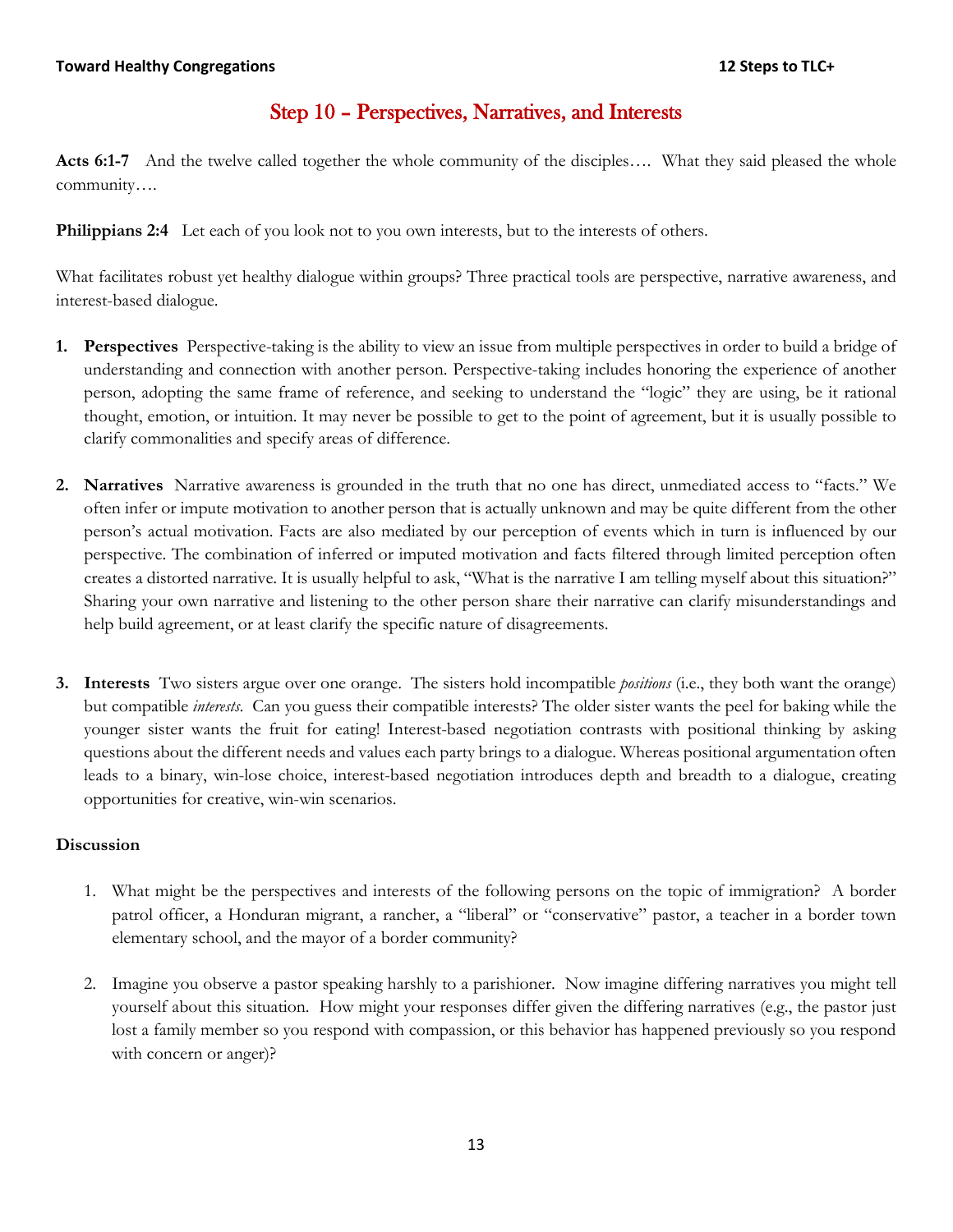# Step 11 – Values-Based Conversation

**Joshua 24:15** As for me and my house, we shall serve the Lord.

Philippians 4:8 Whatever is true, whatever is noble, whatever is right, whatever is pure, whatever is lovely, whatever is admirable—if anything is excellent or praiseworthy—think about such things.

Scripture is peopled with those who articulated their values as personal conviction. From Joshua to the apostles, our spiritual forebearers stood upon the firm foundation of values-based convictions for their speech and actions. Church history is also fragrant with the sweet aroma of conviction. From Martin Luther's, "Here I stand I can do no other unless convinced by the Word of God," to Martin Luther King's, "I have a dream," people of faith have spoken and acted upon their values.

Why does it matter that we are able to claim and name our core values? Much, if not most, congregational conflict centers around competing claims that are based in values-based convictions. Churches often argue about an issue because of its perceived importance to multiple people. The dilemma is that these multiple people often perceive what really matters, what to them are values-based convictions, differently from one another, with each response affirmed by someone who is thoughtful, kind, faithful, and loved by Jesus. So who is correct in each of these situations? Values-based conversation creates the opportunity to go deeper than a typical Session debate allows. Hearing and being heard at the level of core values creates the ability to be able to:

- **1. Name each person's core values.** Have each person name one or two (and no more) values-based convictions that are important to them on the issue. Ask, "What is your value-based conviction about this issue?"
- **2. Name your shared values.** List everyone's values on a board where they can be seen by all and then notice the convictions that are precisely the same or very similar to one another.
- **3. Describe the differences in your values.** Note the values that are different from one another, naming their importance and legitimacy even if they are not the most important value to you personally.
- **4. Brainstorm ways to build a bridge.** With equal measures of grit and grace, search creatively for ways to "build a bridge" that connects as many values as possible.

The next time your Session, Diaconate, congregation, or staff members are having a "robust dialogue" that seems to be heading toward possible conflict, or if the conversation is already conflictual, connect the conversation to your core values!

- 1. Have each person in your group name their two core values related to being a community of faith.
- 2. Describe an instance when creative problem-solving led to a bridge being built between multiple core values that were significant for members of the group.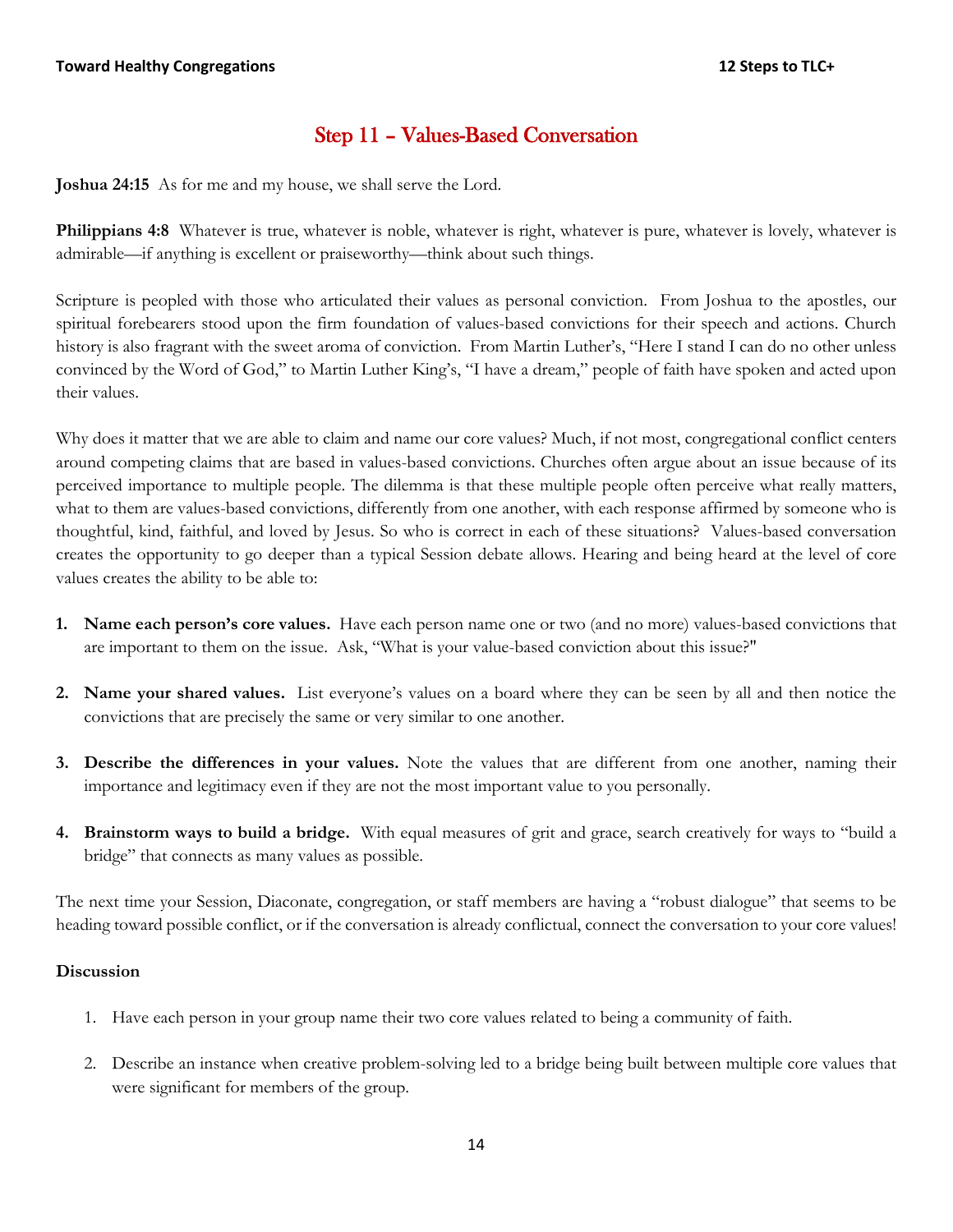# Step 12 – Setting Boundaries

**Matthew 18:15-17** If your brother or sister sins, go and point out their fault, just between the two of you. If they listen to you, you have won them over. But if they will not listen, take one or two others along, so that every matter may be established by the testimony of two or three witnesses. If they still refuse to listen, tell it to the church; and if they refuse to listen even to the church, treat them as you would a pagan or a tax collector.

**2 Corinthians 7:10-11** Godly sorrow brings repentance that leads to salvation and leaves no regret, but worldly sorrow brings death. See what this godly sorrow has produced in you: what earnestness, what eagerness to clear yourselves, what indignation, what alarm, what longing, what concern, what readiness to see justice done.

Setting boundaries is one of the most difficult tasks for a congregation, yet it is needed and required in every church at some point. When someone persistently violates behavioral expectations shared by the community, it is the obligation of each individual, and especially of congregational leadership (i.e., the Session), to confront the individual and invite them to practice behavior that, as our ordination vows declare, "promotes the peace, unity, and purity of the church." (W-4.0404). All things can be forgiven but not all things should be tolerated.

- **1. Be soft on people but hard on behavior**. Affirm that the individual whose behavior persistently violates the shared behavioral expectations of the community is a child of God, forgiven in Jesus, filled with the Holy Spirit, and their behavior is fracturing the peace, unity, and purity of the church. Echoing the words of the preacher, "God loves you just the way you are and too much to let you continue to do what you are doing."
- **2. Focus on behavior and its impact rather than motive or intent.** When having a boundary-setting conversation, the behavior and its impact on others must be described with specificity (e.g., "When you do X, I/we experience Y"). Some people are unaware of the impact their behavior has on others. By telling them, in firm and respectful ways, they may be motivated to initiate change in what they say and how they relate to others. An appropriate response when confronted with a mirror into one's own misbehavior or the impact of one's behavior on others is chagrin, regret, confession, and/or repentance.
- **3. Describe the consequences for continued misbehavior.** The purpose of the consequence is not punishment but to protect the health and integrity of the Body of Christ by stopping the behavior. For example, a consequence may be to ask for someone's resignation from a particular service in the church for a specific period of time or indefinitely.
- **4. Describe the process for reconciliation and restoration to shared community**. With every boundary-setting conversation there must be a path laid out toward reconciliation and restoration. For example, one option might be to ask for a written apology and commitment to behave in a different manner.

- 1. What are some shared behavioral expectations your congregation has regarding how to relate to one another?
- 2. What happens in your congregation, committee, or group when someone persistently violates shared behavioral expectations? What do you think should happen?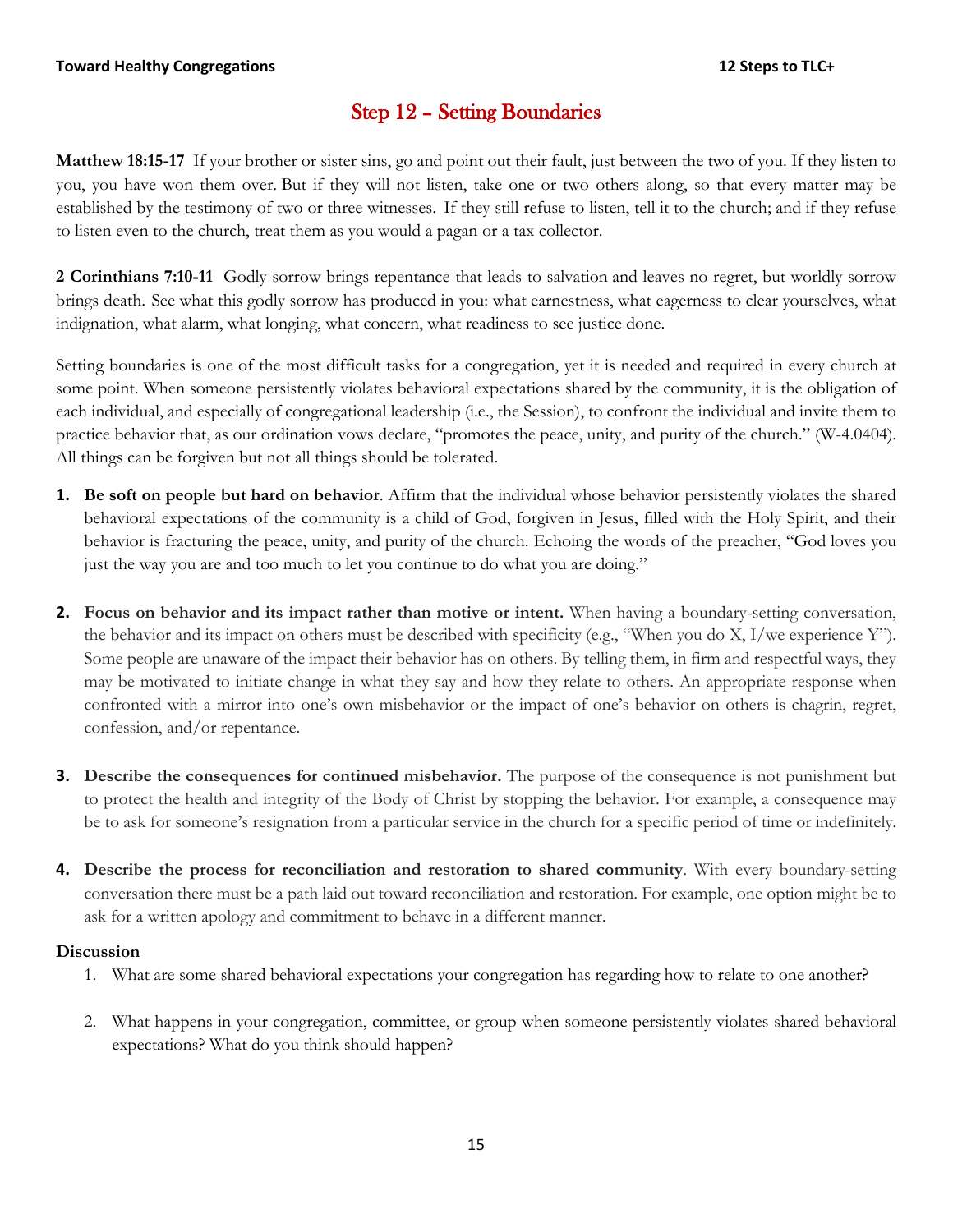# Becoming a Healthy Congregation: Overview of the Twelve Steps to TLC+

# Schedule for Two-Hour Workshop (or Retreat)

# Before the workshop

Send a copy of LEST 3 document for all participants so everyone has their own copy. Ask participants to read LEST 3, especially pages 1-2, prior to the workshop.

# Workshop Outline

- 1. Opening Prayer, Welcome and Introductions (10 minutes)
- 2. Overview (10 minutes) purpose: give a brief, broad overview of the steps
	- a. Review pages 1-2 as list of the 12 steps
	- b. Point to pages 3-14 for further study at a later date: small groups, staff/Session, etc.
	- c. Focus on general attitudes about conflict and communication
	- d. Focus on Tools: give a brief description of each set of tools:
		- i. Thinking, Listening, Communicating, +Life
- 3. Focus on General Attitudes: Continuum Exercises (15 minutes) *purpose: invite gentle self-disclosure*

### Workshop leader chooses between 3a or 3b, depending on the context, participants and purpose.

- a. Personal Preference Continuum (work with local leadership to choose the questions) How do you feel about / react to conflict?
	- i. Leader(s) chooses 1 or 2 questions from below.
	- ii. Assign one side of the room to be  $#1$ , the other side  $#10$  (2-9 are the middle).
	- iii. #1 represents "I got this, it's easy" and #10 "I avoid this whenever possible."
	- iv. Ask participants to stand between #1 #10 based on their personal preference.
	- v. Interview 2 or 3 participants.
- 1. Church disagreements that lead to emotional intensity.
- 2. Situations that lead to one or more people using raised voices.
- 3. Situations where there is a clear bully in the room and everyone else is silent.
- 4. Explicit criticism of your work.
- 5. Implicit criticism of your work.
- 6. Brainstorming situations where everyone seems to have a different idea and "knows" their idea is the best.
- 7. When there is strong disagreement between "The Traditionalists" and "The Entrepreneurs."
- 8. When there is a high level of uncertainty and church leadership is at a loss for how to move forward.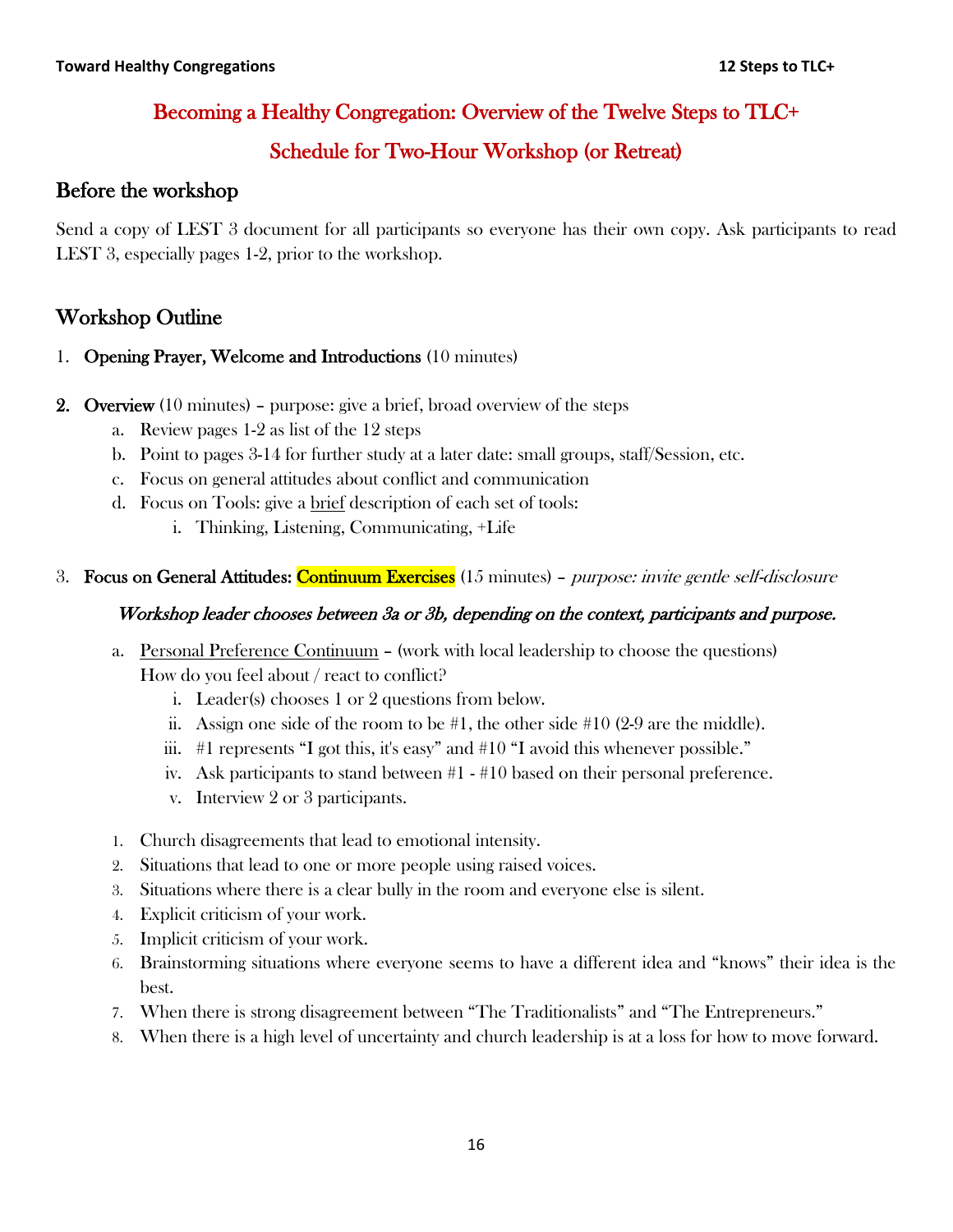- **b.** Church Conflict Continuum -- (work with local leadership to choose the questions) How does your church (as a whole, as an interconnected organism) react to conflict?
	- a. Leader(s) choose 1 or 2 questions from below.
	- b. Assign one side of the room to be  $#1$ , the other side  $#10$  (2-9 are the middle).
	- c.  $\#1$  represents strong agreement with the first statement and  $\#10$  strong agreement with the second statement.
	- d. Ask participants to stand between #1 #10 based on their personal preference.
	- e. Interview 2 or 3 participants.
- 1. Disagreement means a lack of respect or caring vs. Disagreement means engagement and involvement.
- 2. Leaders should discourage differences vs. Leaders should encourage differences.
- 3. In stress created by change, only a few voices are heard vs. In stress created by change, many voices are heard.
- 4. In stress created by change, direct dialogue decreases and indirect dialogue (triangling) increases vs. In stress created by change, direct dialogue increases.
- 5. It is common for individuals to react defensively or explosively toward the views of others vs. It is common for individuals to react calmly and thoughtfully toward the views of others.
- 6. It is common for individuals to speak for others: "Everyone thinks…" vs. It is common for individuals to speak for themselves only.
- 7. It is common for groups to focus primarily on solutions or positions vs. It is common for groups to focus on the process: "What are our needs?" "How can we creatively fulfill multiple interests…?"
- 8. In my congregation, timing is uneven delay, delay, then rush at the end vs. In my congregation, timing is steady – plan, discuss, and decide in due course.
- 9. Past conflicts are either never discussed or are talked about in black/white terms vs. Individuals are aware of past hurts, own their role in past conflicts, and take responsibility not to project the past into the present.

### 4. Focus on Thinking Steps  $(1, 5, 9)$ : Corner Exercise  $(15 \text{ minutes})$

- a. Assign a corner of the room for each step.
- b. Participants go to the corner assigned to the step *they feel is most significant/impactful for healthy* congregational life. Discuss in corner groups why they feel the way they feel. Have each corner group have one person designated to speak out for their group to explain their reasoning to the other corner groups.
- c. Interview one participant from each corner, "Tell us about your response/choice."

#### 5. Focus on Listening Steps  $(2, 6, 10)$ : Corner Exercise with a Twist  $(20 \text{ minutes})$

- a. Use the same process as #4 above with this twist: divide participants into two groups (e.g. men/women, staff/elders, elders/deacons, pastors/laity). Have one group go through the exercise while the other group observes. Then switch groups and repeat the process.
- b. Participants go to the corner assigned to the step they struggle with the most. Discuss in corner groups why they chose this step.
- c. Interview one participant from each corner, "Tell us about your response/choice."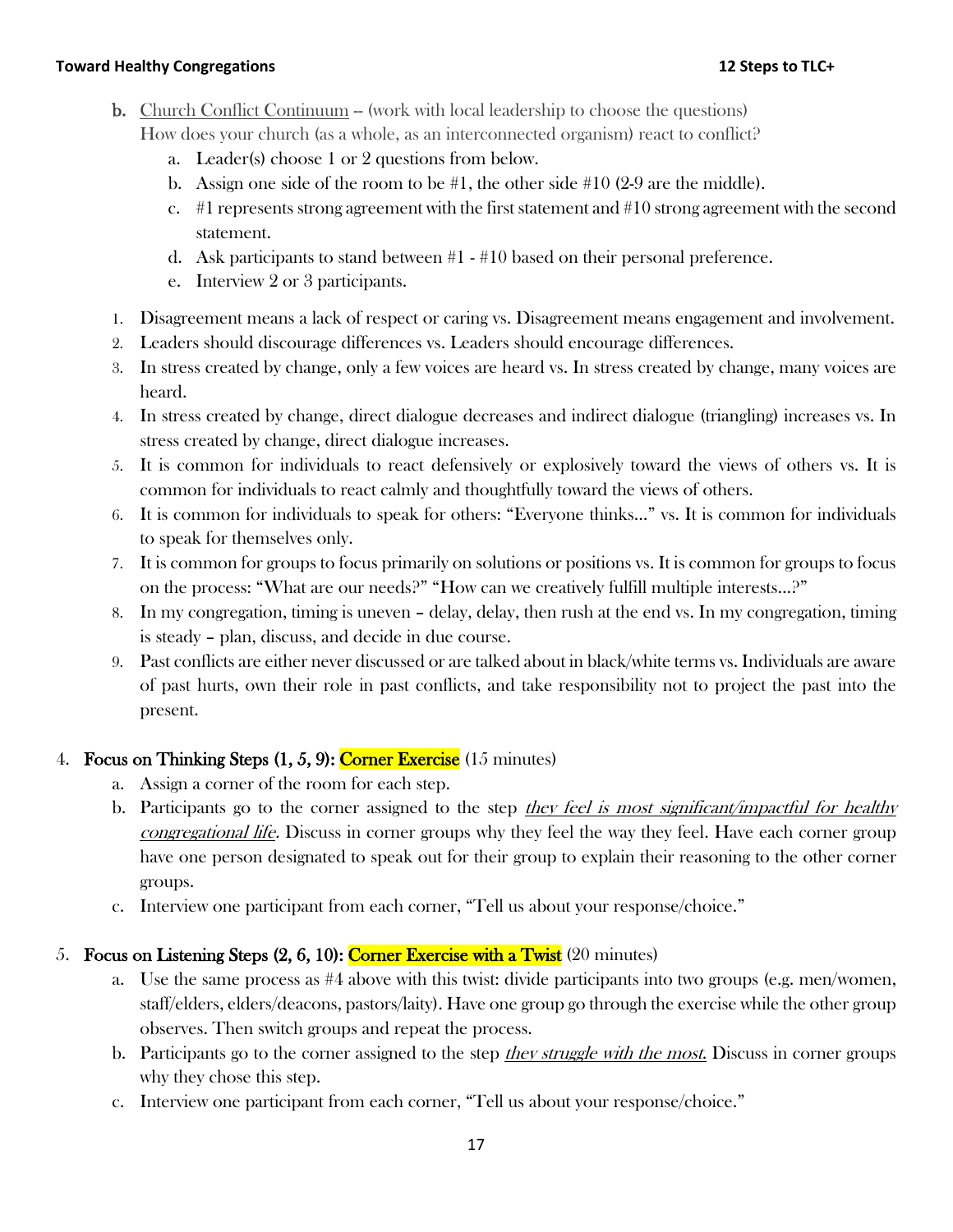### 6. Focus on Communicating Steps  $(3, 7, 11)$ : Corner Exercise with a Twist, II (20 minutes)

- a. In the same groups as in 5 above, participants go to the corner assigned to the step they feel the other group does best and which they appreciate. Discuss in corner groups why they chose this step.
- b. Interview one participant from each corner, "Tell us about your response/choice."

### 7. Focus on  $+$ Life Steps  $(4, 8, 12)$ : Think, Pair, Share  $(15 \text{ minutes})$

- a. Explain to participants that steps 8 (open to mediation) and 12 (boundary setting) are important but that both of these steps depend upon a healthy practice of step 4 (personal accountability). Therefore, the following exercise will focus exclusively on step 4: personal responsibility and accountability.
- b. This will be a "Think, Pair, Share" exercise. Participants are asked to pair with one other. They will be given one-minute to think and two-minutes to share their responses to the following questions.
	- i. I work harder to (a) manage my own response/behavior vs. (b) manage others responses/behavior.
	- ii. I am (a) open to chagrin, regret, and confession vs. (b) I struggle with chagrin, regret and confession.
	- iii. I find it easier (a) to forgive others vs. (b) to forgive myself.

### 8. One Focus / Commitment: (10 minutes)

- a. Hand-out 3x5 cards to each participant. Ask each participant to write a "Note to Self" regarding one thing to which they will commit (to learn, to do, to notice, to become aware, etc.)
- b. Ask 3 or 4 participants to share their "Note to Self."
- 9. Next Steps (5 minutes)
	- a. Ask the pastor/group leader to outline the plan for continuing the conversation / learning toward using the 12 Steps to TLC+ in the congregation.

## 10. Close in prayer

# Sample Schedule for Weekend Retreat

Friday Evening -- (All activities can be expanded and allowed more time for discussion and dialogue)

- 1. Dinner
- 2. Numbers 1-3

### Saturday Morning

- 1. Debrief the previous evening: "What do you remember, appreciate, wonder about?"
- 2. Numbers 4-7
- 3. Lunch